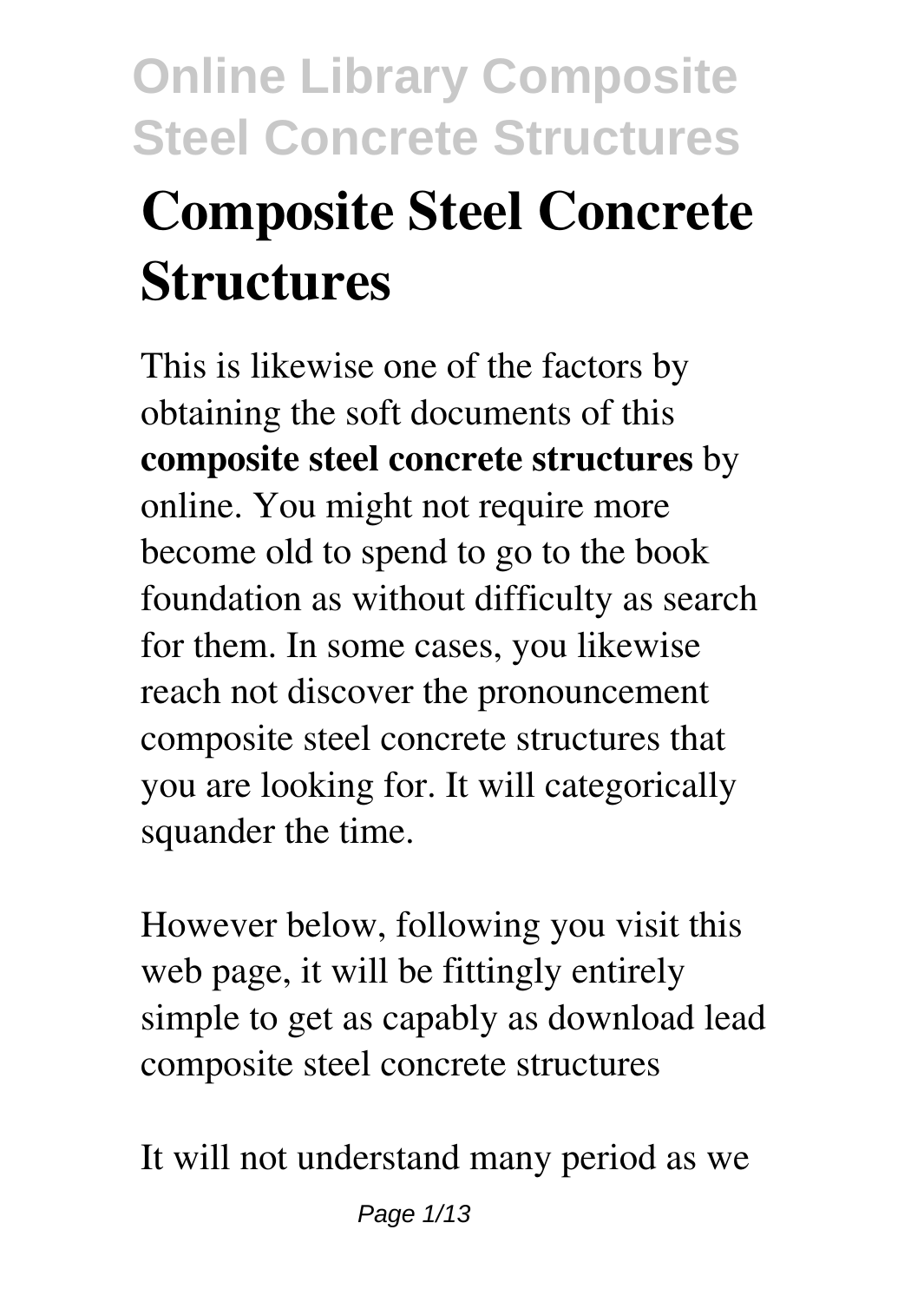explain before. You can pull off it even though action something else at home and even in your workplace. consequently easy! So, are you question? Just exercise just what we have enough money under as competently as evaluation **composite steel concrete structures** what you past to read!

Composite Construction Composite Structures, Compflor 2015 EDITION - How to install NPS®: composite beam, column and slab Composite Construction and Transformed Sections - Steel and Concrete Design *Solving Problems Involving COMPOSITE BEAMS! (Steel Design) Composite Beam Design - Overview ConSteel webinar - Composite beam design acc. to the EC 4 ComFlor - Composite Steel Floor Decks - Product Overview Best Reinforced Concrete Design Books*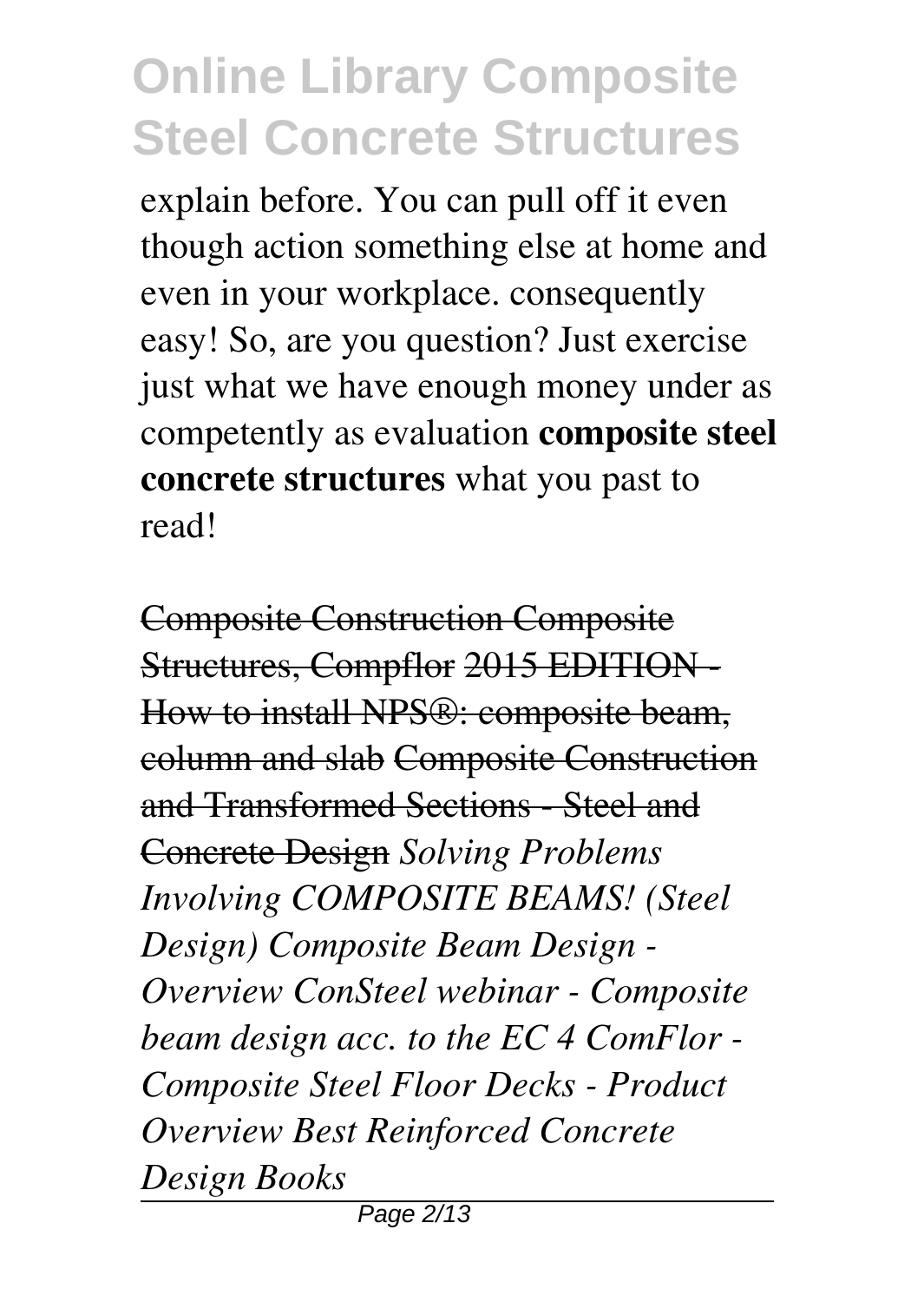Composite Decking Slab System-CDS/ Highrise/ Civil Engineering**composite slab** OFFICE STEEL BUILDING DESIGN AND CONSTRUCTION # COMPOSITE STRUCTURE CONSTRUCTION *Deltabeam with Steel Structure* **Medical Building Floor Slab** Mezzanine Install Time Lapse (Camera 1) steel deck 3d installation movie Why Concrete Needs Reinforcement Rock Reach House Framed in 5 Days - Time Lapse Deck sheet Light-Steel-Framed Buildings Benefit From Composite TotalJoist Steel Construction - Installation *Steel + Residential Architecture - An*

*Architect's How-to Guide*

Steel Residential Building**buildtrade steel construction process ComFlor - Composite Steel Floor Decks - Concrete Placement**

Composite slab,metal deck Secrets of Reinforcement | How to design reinforced Page 3/13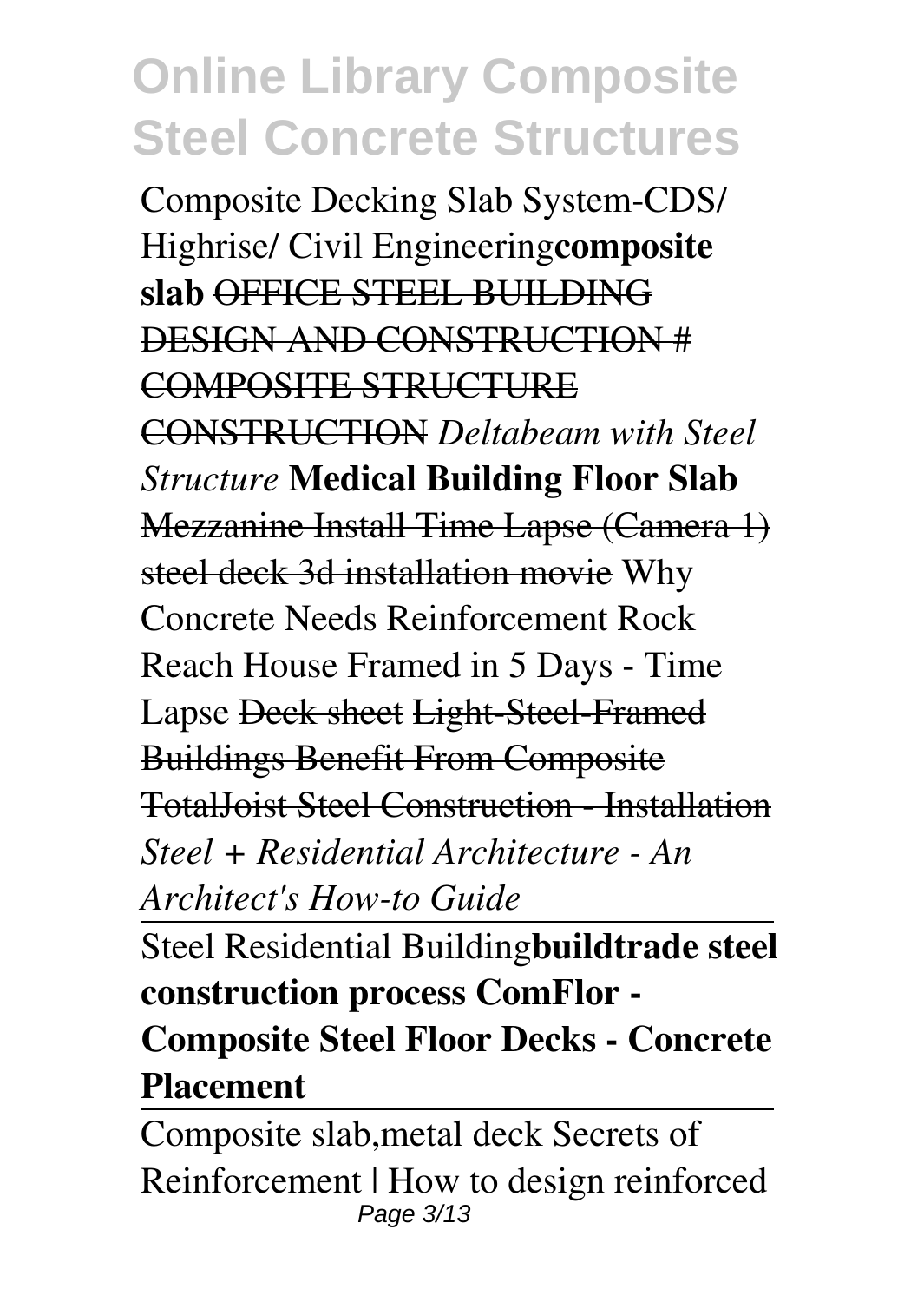concrete **Steel-Concrete Composite Design - Advantages \u0026 Challenges** Precast Concrete vs. Cold-Formed Steel Construction: Which should you use? Composite Structures in Fire: Introduction Create a Structural Composite Floor with Metal Deck Profile in Revit **Simple Structure Design of Steel-Concrete Composite, using CSI ETABS**

Composite Steel Concrete Structures Steel- concrete composite elements use concrete's compressive strength alongside steel's resistance to tension, and when tied together this results in a highly efficient and lightweight unit that is commonly used for structures such as multi-storey buildings and bridges .

Concrete-steel composite structures - Designing Buildings Wiki A composite column may be either a hollow section steel tube filled with Page 4/13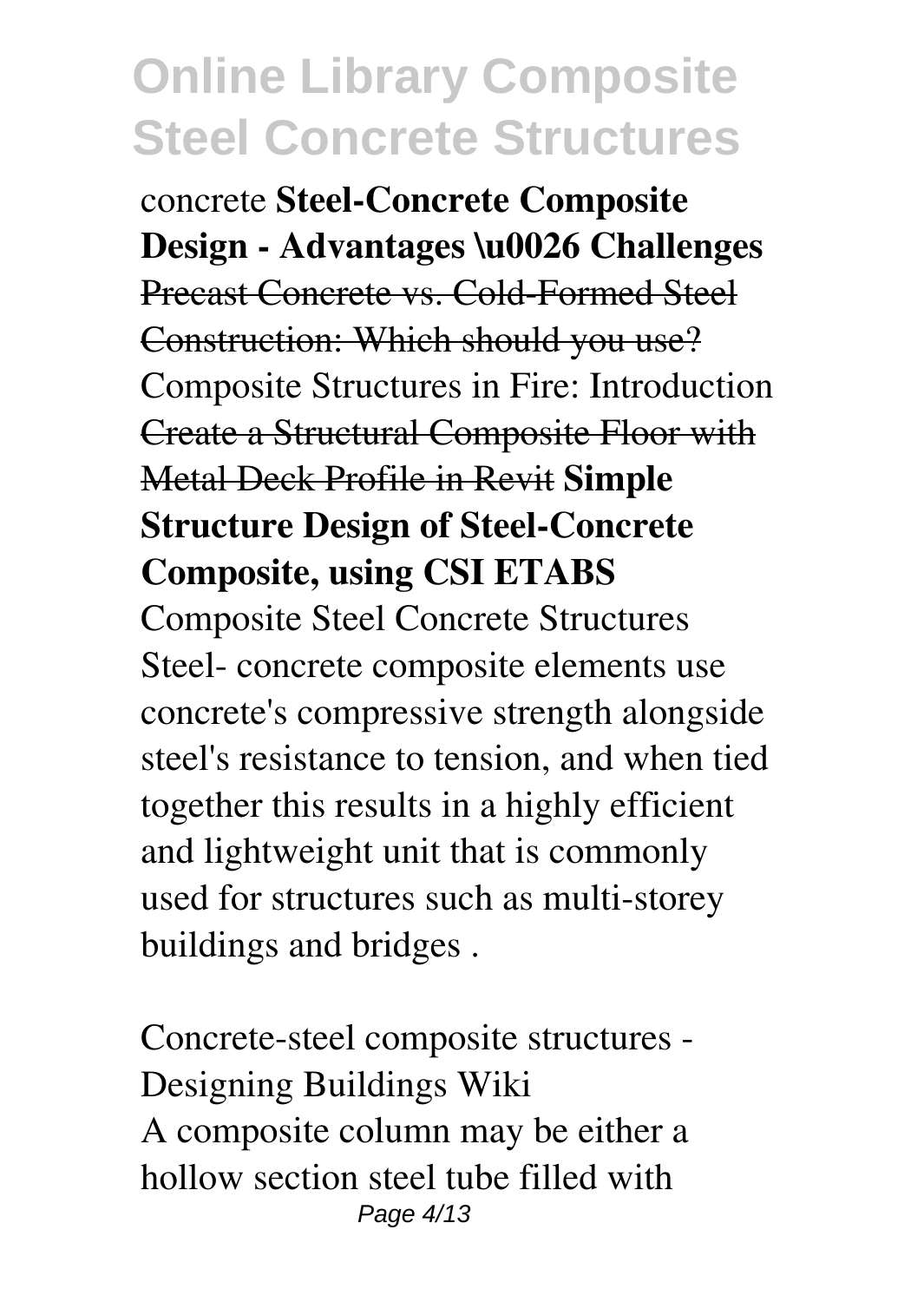concrete, or an open steel section encased in concrete. Force is transferred between the two materials by friction and, where needed, discrete mechanical connectors, including shear studs that may be attached to an embedded steel section.

Composite construction - SteelConstruction.info.

EN 1994: Design of composite steel and concrete structures EN 1994 Eurocode 4 applies to the design of composite structures and members for buildings and other civil engineering works. It complies with the principles and requirements for the safety and serviceability of structures, the basis of their design and verification that are given in EN 1990 – Basis of structural design.

EN 1994: Design of composite steel and concrete structures Page 5/13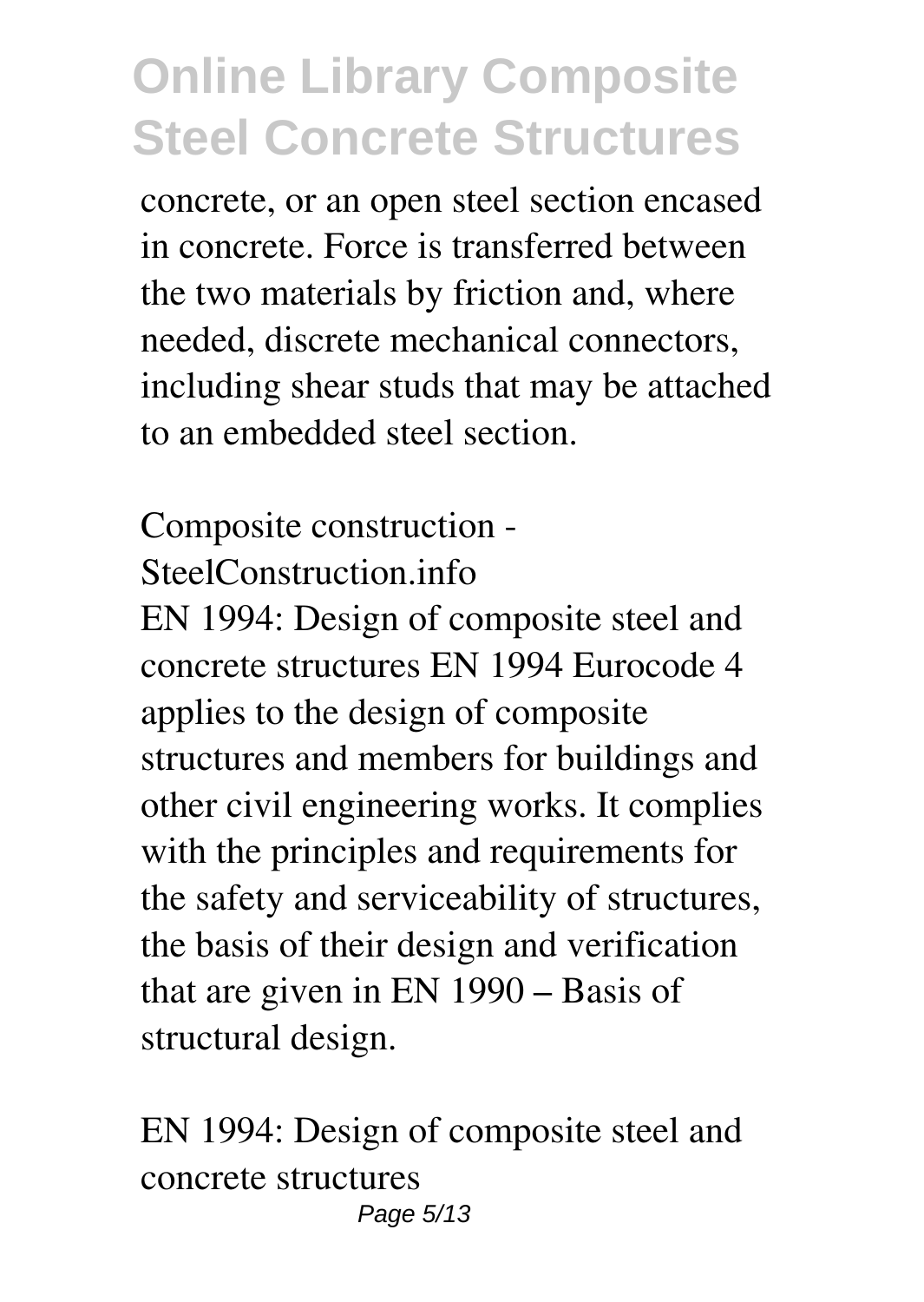Composite steel–concrete beams are the earliest form of the composite construction method. In the U.S. a patent by an American engineer was developed for the shear connectors at the top ?ange of a universal steel section to prevent longitudinal slip. This was the beginning of the development of fully composite systems in steel and concrete.

Composite Steel– Concrete Structures This volume provides an introduction to the theory and design of composite structures of steel and concrete. Readers are assumed to be familiar with the elastic and plastic theories for bending and shear of cross-section of beams and columns of a single material, such as structural steel, and to have some knowledge of reinforced concrete.

Compsite structures of steel and concrete - Page 6/13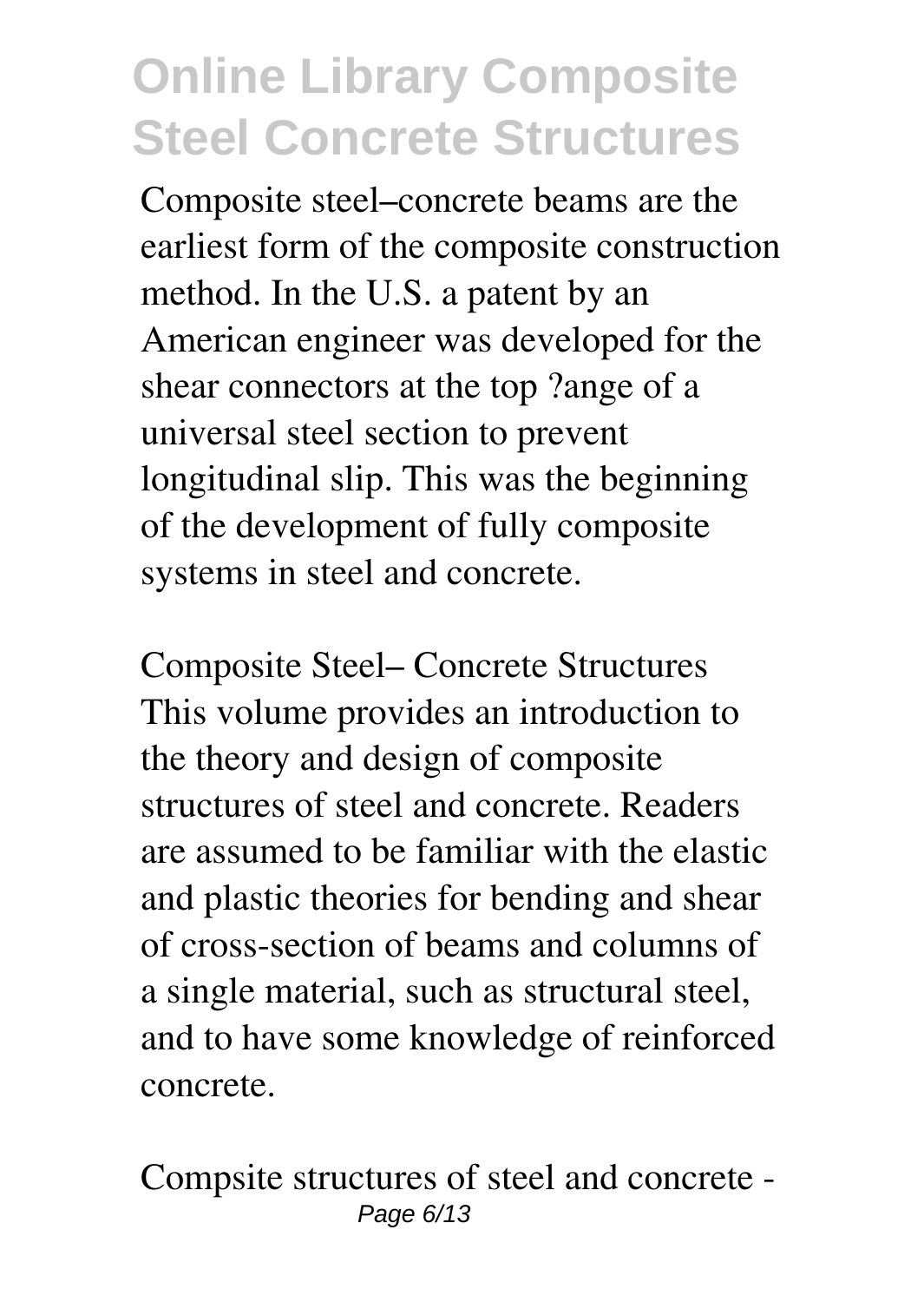#### PULUKCU

Composite Structures of Steel and Concrete - Beams, slabs, columns, and frames for buildings\_3rd Edition\_R.P. Johnson

(PDF) Composite Structures of Steel and Concrete - Beams ...

Steel concrete composite beams consists of a steel beam over which a reinforced concrete slab is cast with shear connectors. In conventional composite construction, concrete slabs are simply rested over steel beams and supported by them.

STEEL CONCRETE COMPOSITE BEAMS - The Constructor Steel-concrete-steel (SCS) sandwich structures consist of three major components: two external steel face plates, concrete or cement composite core and connectors. Among them, the connectors Page 7/13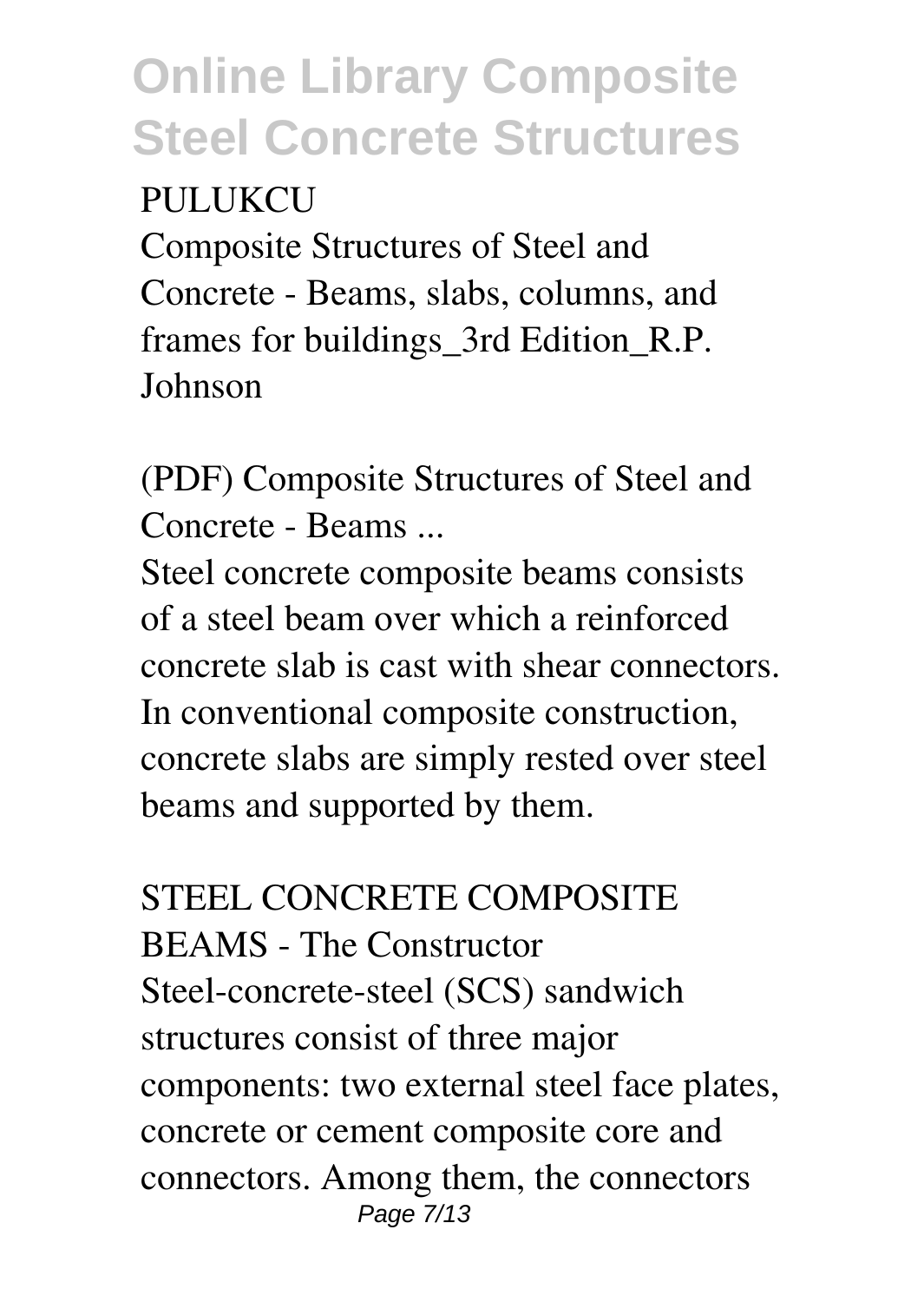act essentially on providing longitudinal and transverse shear resistance, and offering pull-out resistance to prevent separation between steel plates and concrete core.

Steel-concrete-steel sandwich composite structures-recent ...

Abstract: The steel - concrete composite structure has many advantages in the field of reinforcement of bridge. But it is an important factor that whether the stud connector can make the components be firmly combined and make them work together. The research in this area has been not enough depth.

Steel-Concrete Composite Structure | Scientific.Net

EN 1994-1-1 describes the Principles and requirenlents for safety, serviceability and durability of conlposite steel and concrete Page 8/13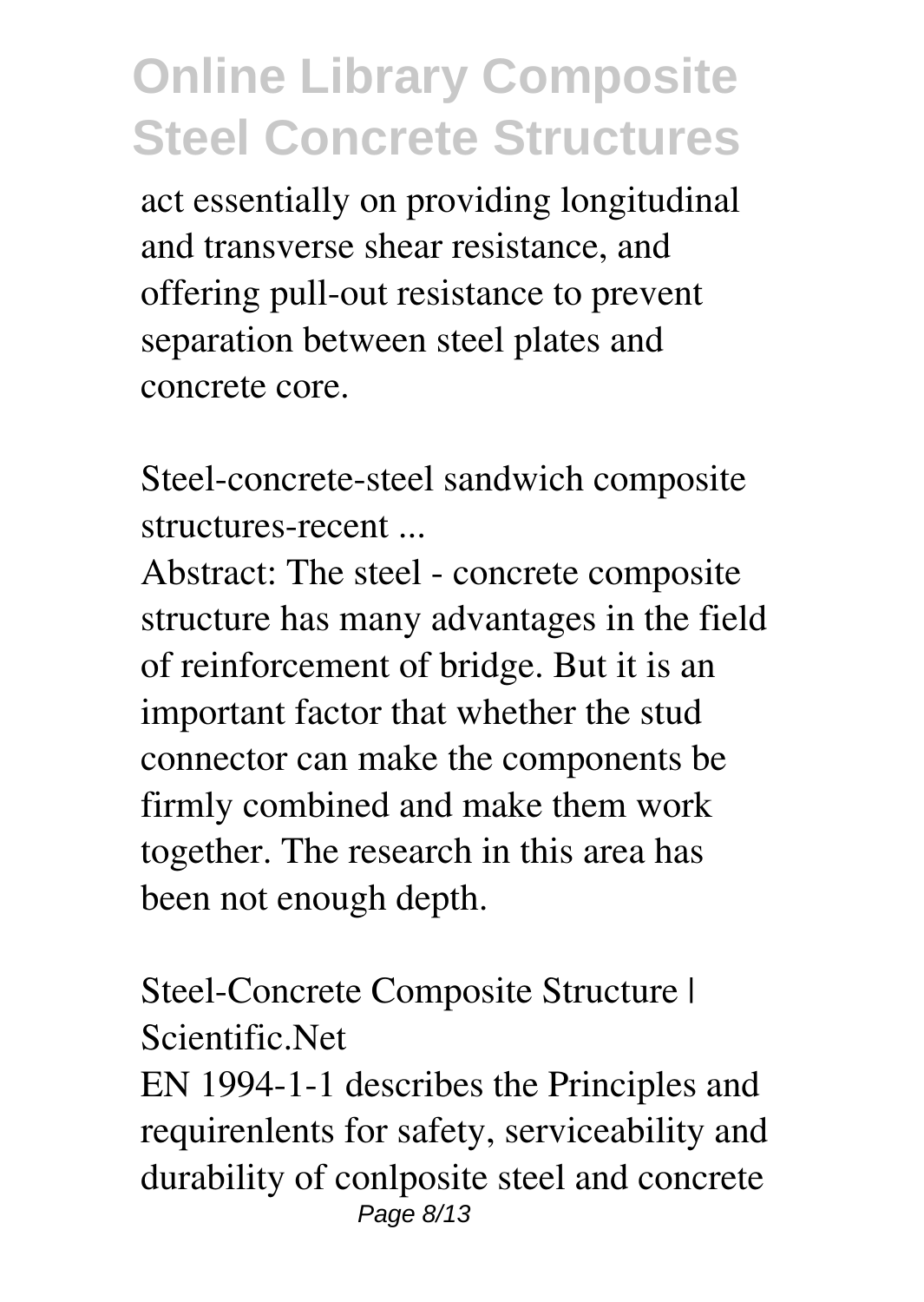structures, together with specific provisions for buildings. It is based on the lin1it state concept used in conjunction with a partial factor ll1ethod.

EN 1994-1-1: Eurocode 4: Design of composite steel and ...

The reason why composite construction is considered so good can be expressed in a simple way: concrete is good in compression and steel is good in tension. Combining these two materials structurally enhances their strengths, which can be exploited to create a highly efficient and lightweight design.

Design & Construction of Composite **Structures** 

Floor and roof slabs are 4.5-inch normalweight reinforced concrete on 0.6-inch form deck (total slab depth of 4.5 inches.). Typically slabs are supported by open web Page 9/13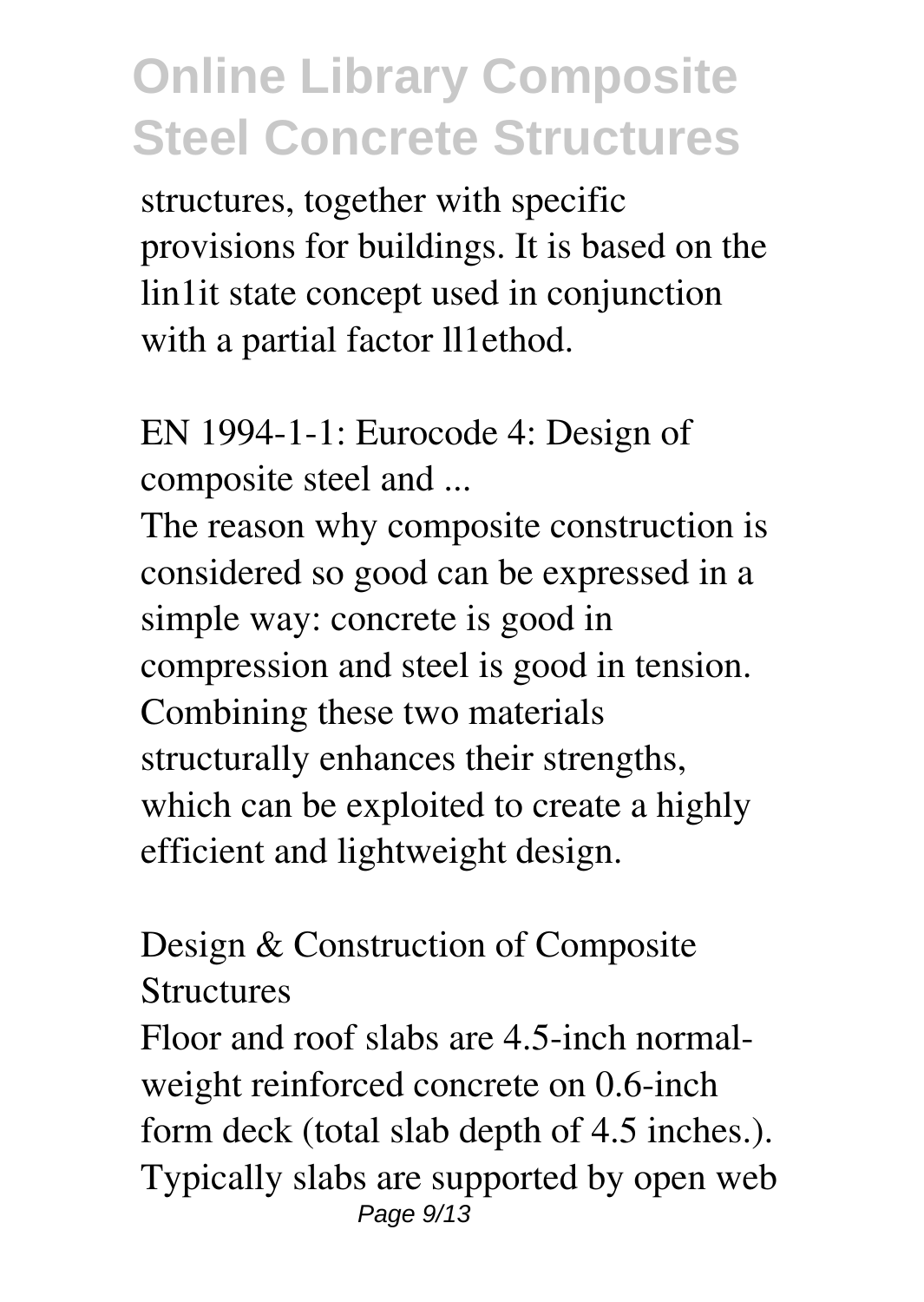steel joists which are supported by composite steel girders. Composite steel beams replace the joists at the spandrel locations to help control cladding deflections.

Composite Steel and Concrete SCI has just published a new design guide entitled Design of steel concrete composite (SC) structures (SCI-P414). It provides recommendations for the design of panels comprising two steel plates connected by a grid of tie bars with structural concrete between the plates, typically used for walls.

New Publication: Design of steel concrete composite (SC ...

Composite Structures, an International Journal, disseminates knowledge between users, manufacturers, designers and researchers involved in structures or Page 10/13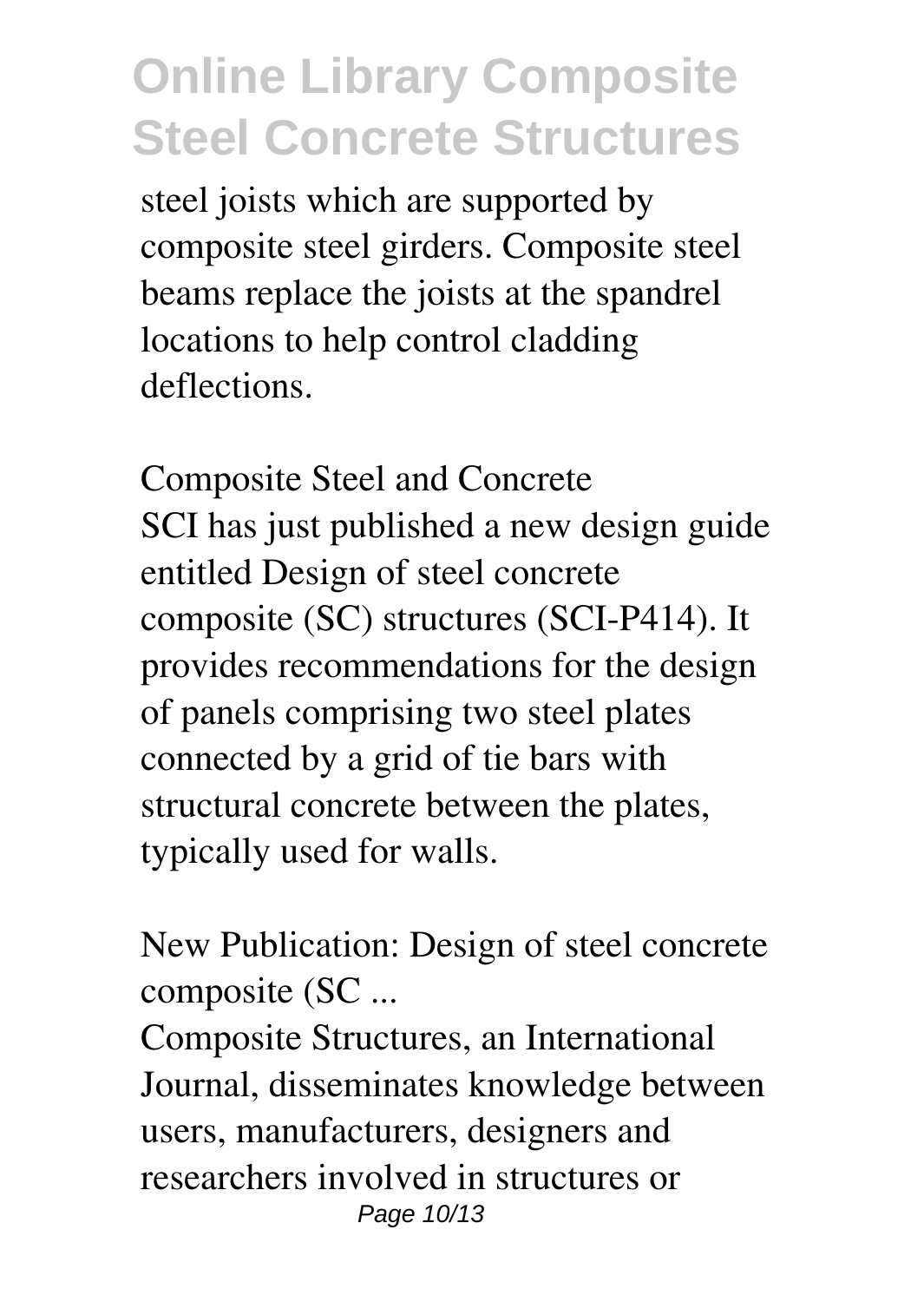structural components manufactured using composite materials.

Composite Structures - Journal - Elsevier This book provides an introduction to the theory and design of composite structures of steel and concrete. Material applicable to both buildings and bridges is included, with more detailed information relating to structures for buildings.

Composite Structures of Steel and Concrete: Beams, Slabs ... Steel-concrete composite construction is used extensively in highway bridges owing to its advantages in terms of saving in weight of steel, high strength, high stiffness, high resistance to seismic and cyclic loading, increasing load capacity, better fire resistance, and reduction in construction depth.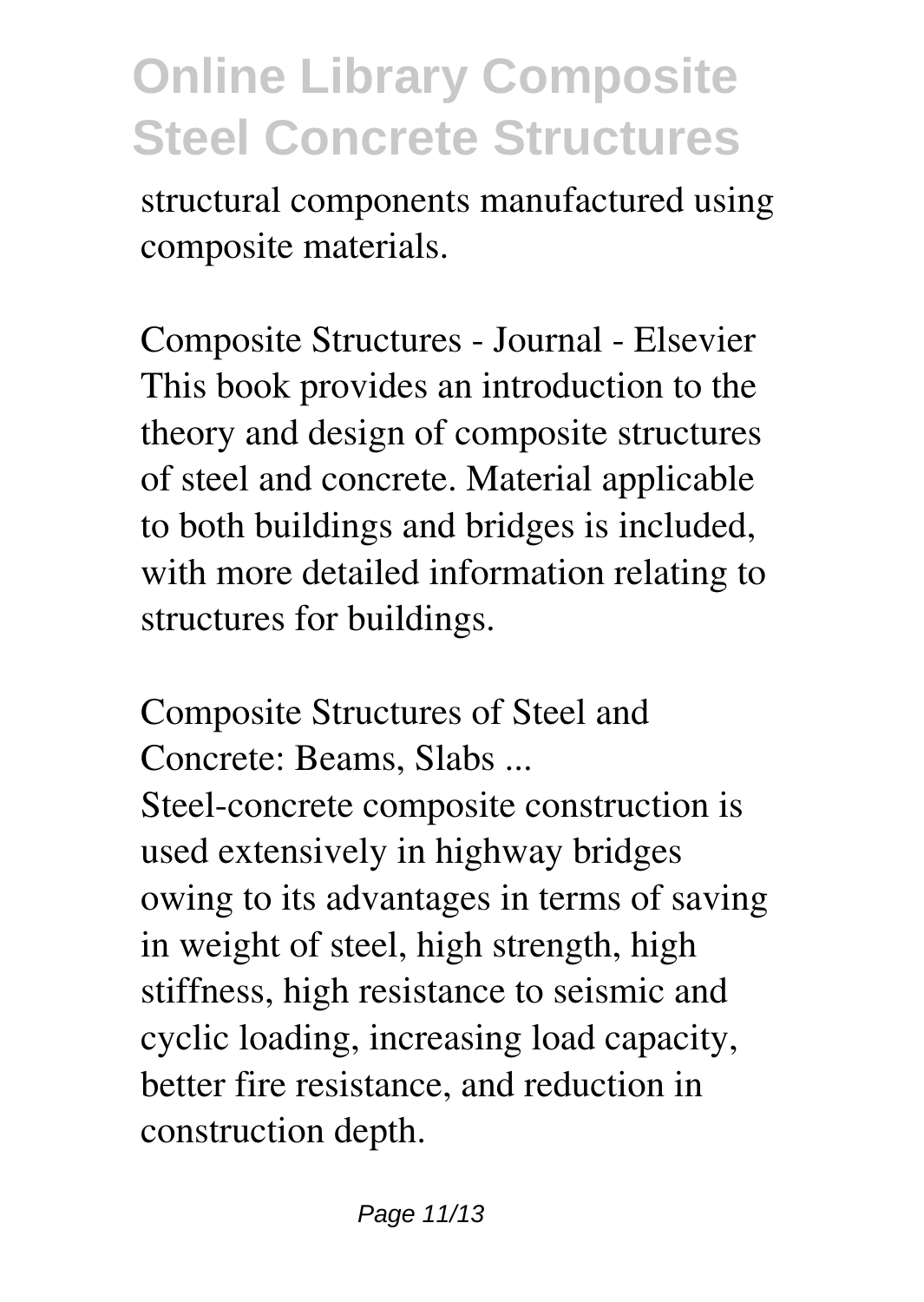Composite Construction - an overview | ScienceDirect Topics Steel & Composite Structures, An International Journal, provides and excellent publication channel which reports the up-to-date research developments in the steel structures and steel-concrete composite structures, and FRP plated structures from the international steel community. The research results reported in this journal address all the aspects of theoretical and experimental research, including Buckling/Stability, Fatigue/Fracture, Fire Performance, Connections, Frames/Bridges, ...

Techno Press

In a composite steel deck, the dissimilar materials in question are steel and concrete. A composite steel deck combines the tensile strength of steel with Page 12/13